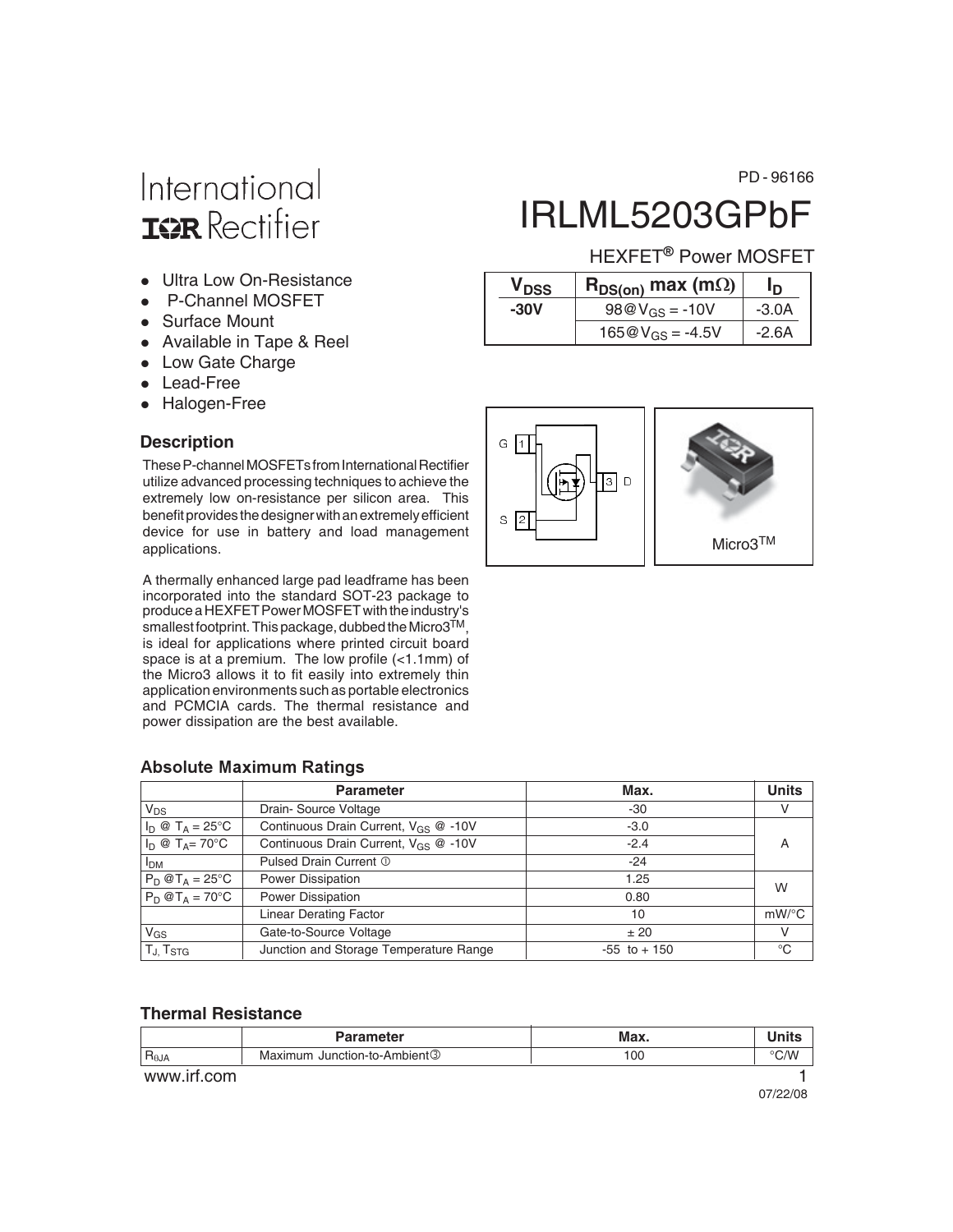International<br> **ISR** Rectifier

#### Electrical Characteristics @ T<sub>J</sub> = 25°C (unless otherwise specified)

|                                        | Parameter                            | Min.   | Typ.  | Max.   | <b>Units</b> | <b>Conditions</b>                                       |  |
|----------------------------------------|--------------------------------------|--------|-------|--------|--------------|---------------------------------------------------------|--|
| $V_{(BR)DSS}$                          | Drain-to-Source Breakdown Voltage    | $-30$  |       |        | V            | $V_{GS} = 0V$ , $I_D = -250\mu A$                       |  |
| $\Delta V_{\text{(BR)DSS}}/\Delta T_J$ | Breakdown Voltage Temp. Coefficient  |        | 0.019 |        | $V$ /°C      | Reference to $25^{\circ}$ C, $I_D = -1mA$               |  |
| $R_{DS(on)}$                           | Static Drain-to-Source On-Resistance |        |       | 98     | $m\Omega$    | $V_{GS} = -10V$ , $I_D = -3.0A$ ②                       |  |
|                                        |                                      |        |       | 165    |              | $V_{GS} = -4.5V$ , $I_D = -2.6A$ ©                      |  |
| $V_{GS(th)}$                           | Gate Threshold Voltage               | $-1.0$ |       | $-2.5$ | V            | $V_{DS} = V_{GS}$ , $I_D = -250 \mu A$                  |  |
| gfs                                    | Forward Transconductance             | 3.1    |       |        | S            | $V_{DS}$ = -10V, $I_D$ = -3.0A                          |  |
|                                        | Drain-to-Source Leakage Current      |        |       | $-1.0$ |              | $V_{DS} = -24V$ , $V_{GS} = 0V$                         |  |
| <b>I</b> <sub>DSS</sub>                |                                      |        |       | $-5.0$ | μA           | $V_{DS} = -24V$ , $V_{GS} = 0V$ , $T_{J} = 70^{\circ}C$ |  |
| <b>I</b> GSS                           | Gate-to-Source Forward Leakage       |        |       | $-100$ | nA           | $V_{GS} = -20V$                                         |  |
|                                        | Gate-to-Source Reverse Leakage       |        |       | 100    |              | $V_{GS} = 20V$                                          |  |
| $Q_{g}$                                | <b>Total Gate Charge</b>             |        | 9.5   | 14     |              | $I_D = -3.0A$                                           |  |
| $Q_{gs}$                               | Gate-to-Source Charge                |        | 2.3   | 3.5    | nC           | $V_{DS} = -24V$                                         |  |
| $Q_{gd}$                               | Gate-to-Drain ("Miller") Charge      |        | 1.6   | 2.4    |              | $V_{GS} = -10V$ ©                                       |  |
| $t_{d(on)}$                            | Turn-On Delay Time                   |        | 12    |        |              | $V_{DD} = -15V$ ②                                       |  |
| $t_r$                                  | Rise Time                            |        | 18    |        | ns           | $I_D = -1.0A$                                           |  |
| $t_{d(\text{off})}$                    | Turn-Off Delay Time                  |        | 88    |        |              | $R_G = 6.0\Omega$                                       |  |
| $t_f$                                  | <b>Fall Time</b>                     |        | 52    |        |              | $V_{GS} = -10V$                                         |  |
| $C_{iss}$                              | Input Capacitance                    |        | 510   |        |              | $V_{GS} = 0V$                                           |  |
| $C_{\rm oss}$                          | <b>Output Capacitance</b>            |        | 71    |        | pF           | $V_{DS} = -25V$                                         |  |
| $C_{\text{rss}}$                       | Reverse Transfer Capacitance         |        | 43    |        |              | $f = 1.0$ MHz                                           |  |

#### **Source-Drain Ratings and Characteristics**

|          | Parameter                        |  |    |        | Min. $Typ.$ Max. Units | <b>Conditions</b>                                     |             |  |  |  |  |  |                       |
|----------|----------------------------------|--|----|--------|------------------------|-------------------------------------------------------|-------------|--|--|--|--|--|-----------------------|
| ls       | <b>Continuous Source Current</b> |  |    |        |                        | MOSFET symbol                                         |             |  |  |  |  |  |                       |
|          | (Body Diode)                     |  |    |        | $-1.3$                 | A                                                     | showing the |  |  |  |  |  |                       |
| $I_{SM}$ | <b>Pulsed Source Current</b>     |  |    | $-24$  |                        |                                                       |             |  |  |  |  |  | integral reverse<br>G |
|          | (Body Diode) <sup>1</sup>        |  |    |        |                        | p-n junction diode.                                   |             |  |  |  |  |  |                       |
| $V_{SD}$ | Diode Forward Voltage            |  |    | $-1.2$ | v                      | $T_1 = 25^{\circ}C$ , $I_S = -1.3A$ , $V_{GS} = 0V$ © |             |  |  |  |  |  |                       |
| $t_{rr}$ | Reverse Recovery Time            |  | 17 | 26     | ns                     | $T_{\rm J}$ = 25°C, $I_F$ = -1.3A                     |             |  |  |  |  |  |                       |
| $Q_{rr}$ | Reverse Recovery Charge          |  | 12 | 18     | пC                     | $di/dt = -100A/\mu s$ 2                               |             |  |  |  |  |  |                       |

#### Notes:

- Repetitive rating; pulse width limited by max. junction temperature.

 $\circled{S}$  Surface mounted on FR-4 board,  $t \leq 5$ sec.

 $©$  Pulse width ≤ 400μs; duty cycle ≤ 2%.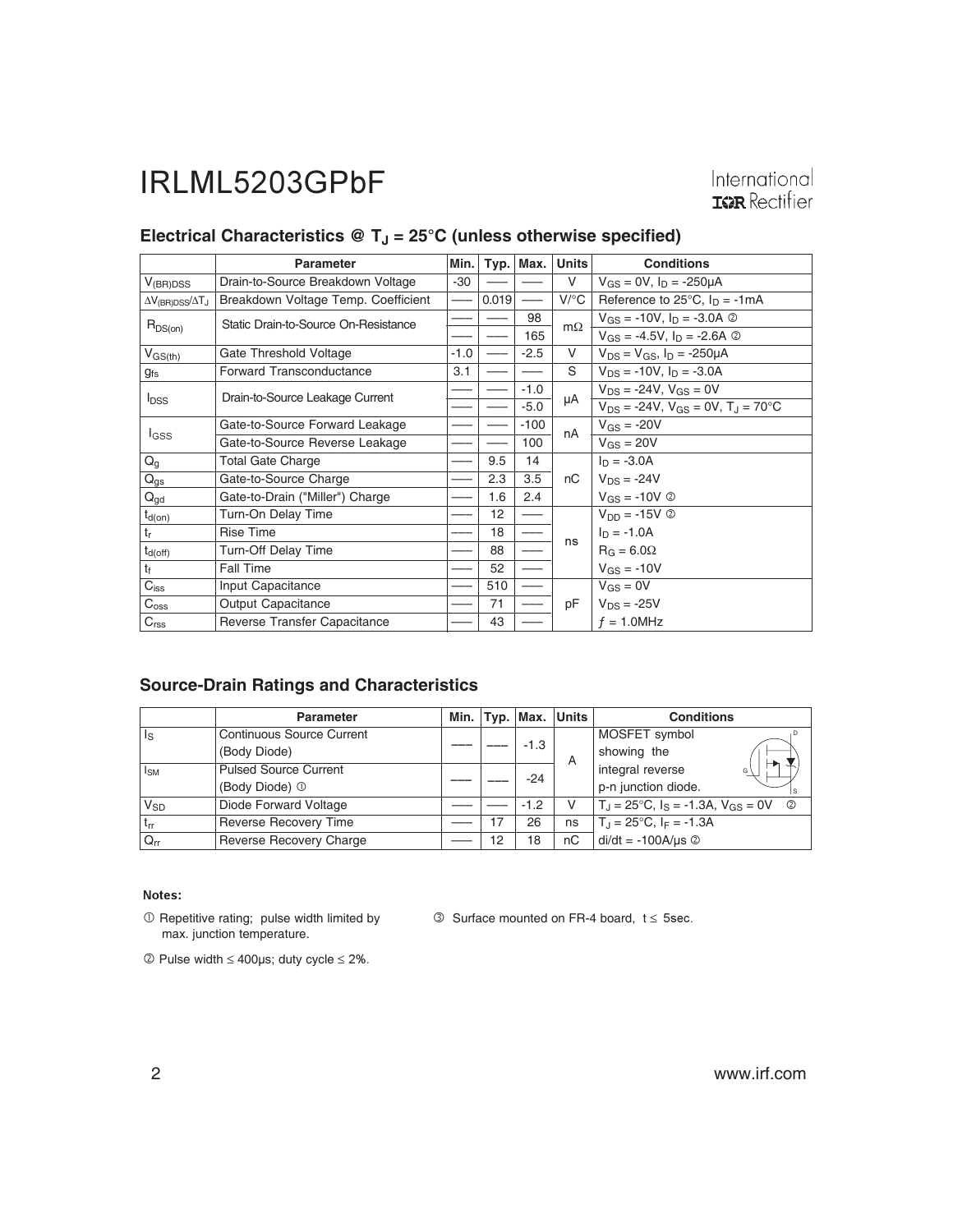

International **IGR** Rectifier

**Fig 1.** Typical Output Characteristics **Fig 2.** Typical Output Characteristics

## IRLML5203GPbF





**Fig 3.** Typical Transfer Characteristics



**Fig 4.** Normalized On-Resistance Vs. Temperature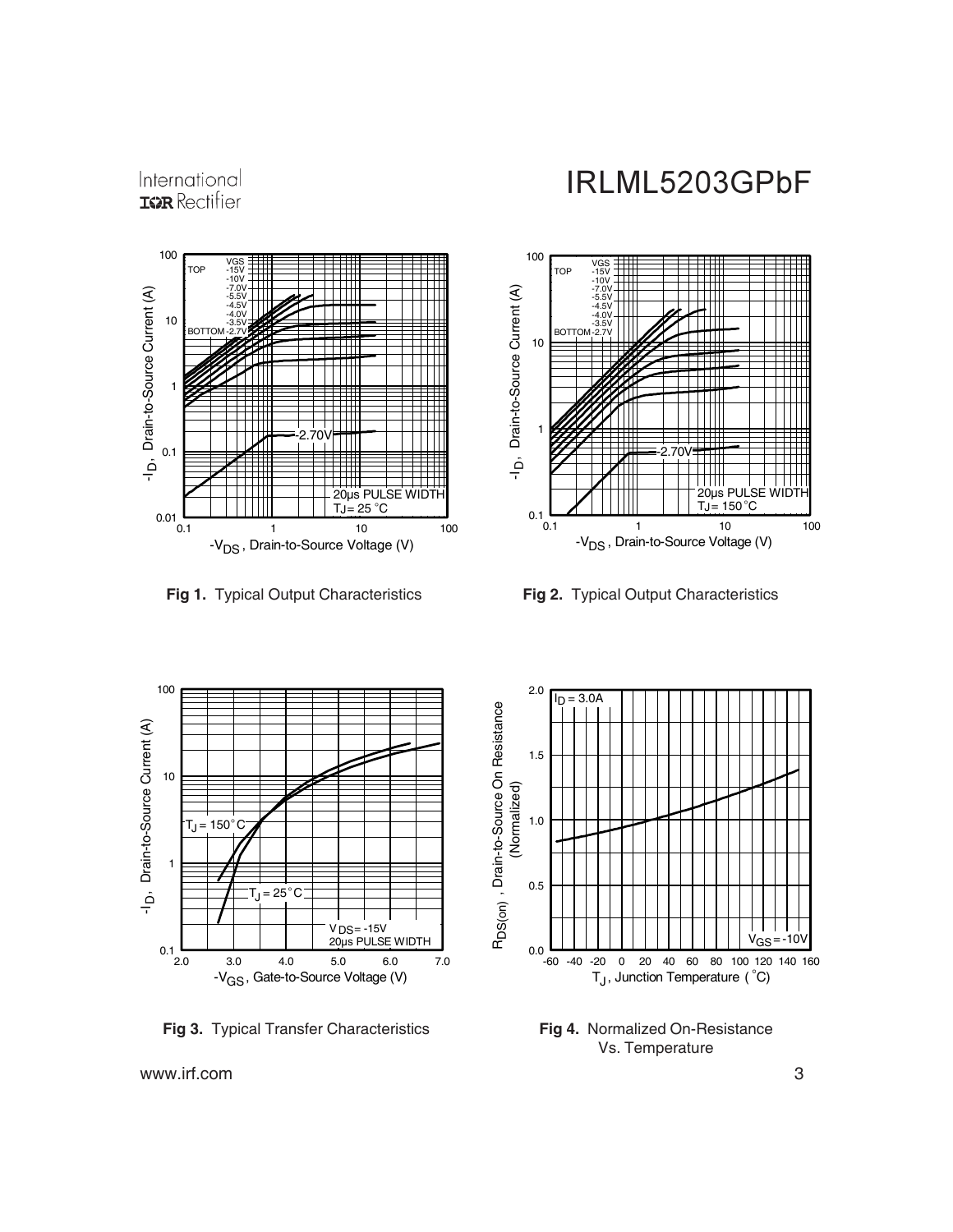International **ISPR** Rectifier







**Fig 6.** Typical Gate Charge Vs. Gate-to-Source Voltage



**Fig 7.** Typical Source-Drain Diode Forward Voltage



**Fig 8.** Maximum Safe Operating Area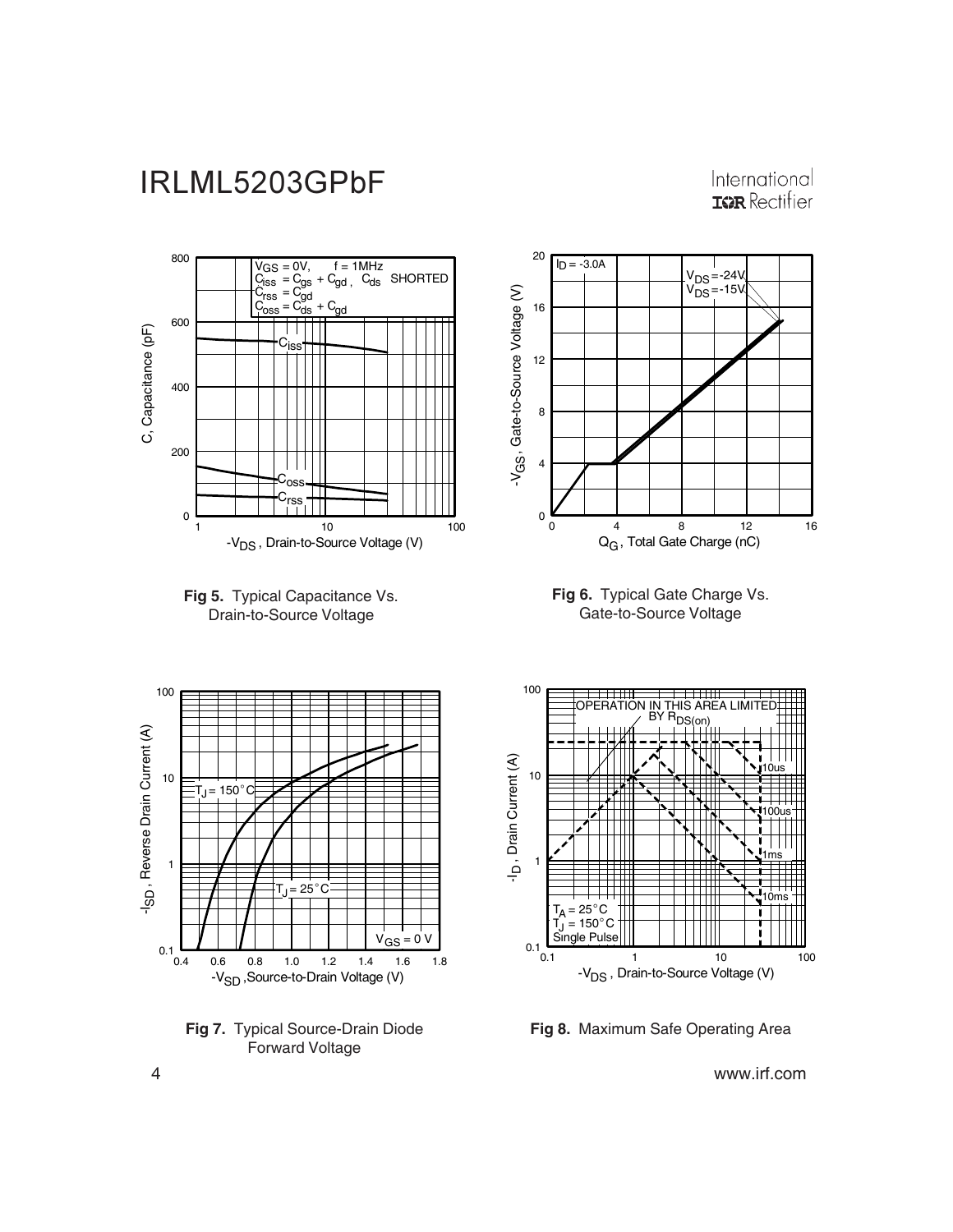#### International **IGR** Rectifier





## IRLML5203GPbF







**Fig 10b.** Switching Time Waveforms



**Fig 11.** Maximum Effective Transient Thermal Impedance, Junction-to-Ambient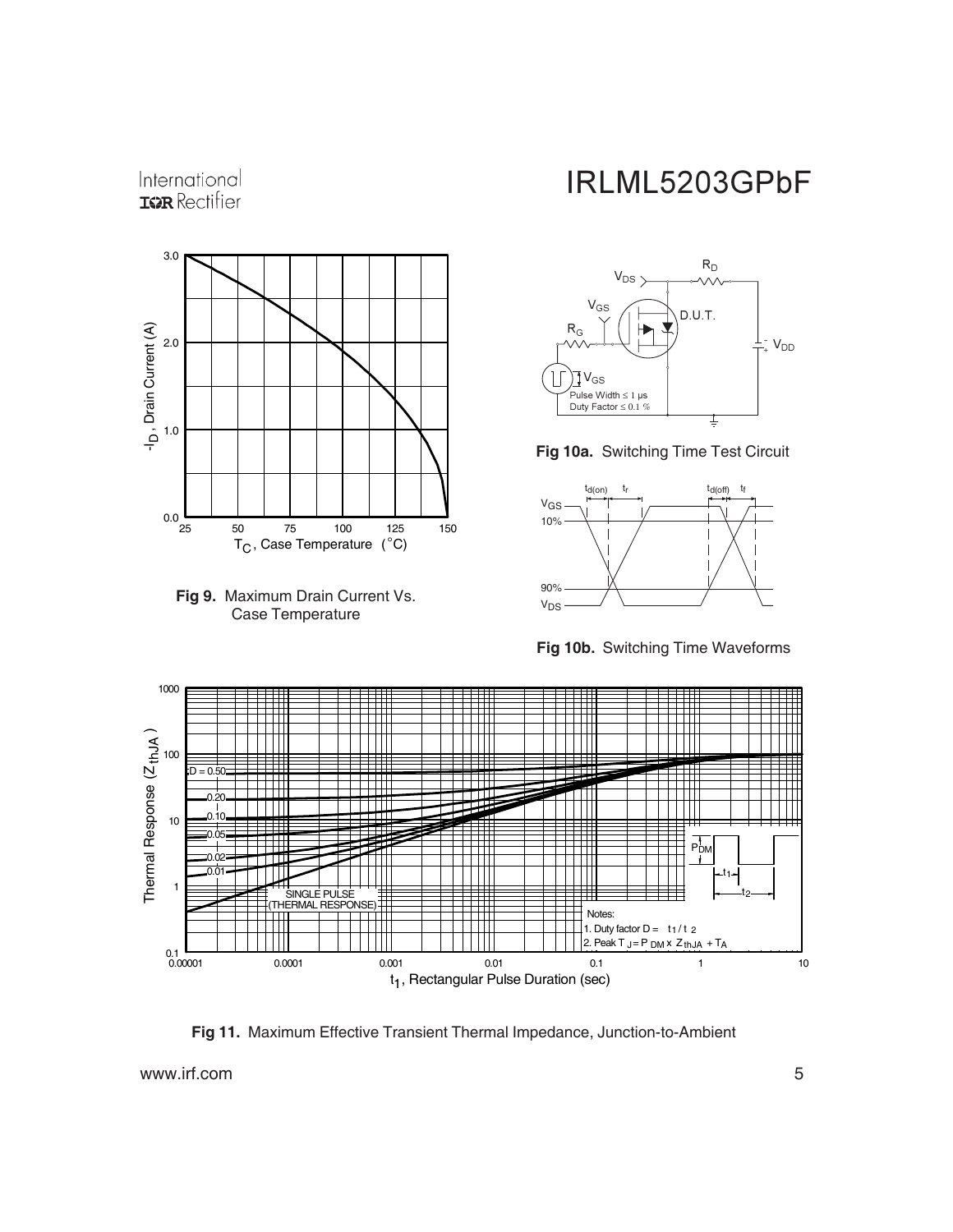International **ISPR** Rectifier



**Fig 11.** Typical On-Resistance Vs. Gate Voltage





**Fig 13a.** Basic Gate Charge Waveform **Fig 13b.** Gate Charge Test Circuit

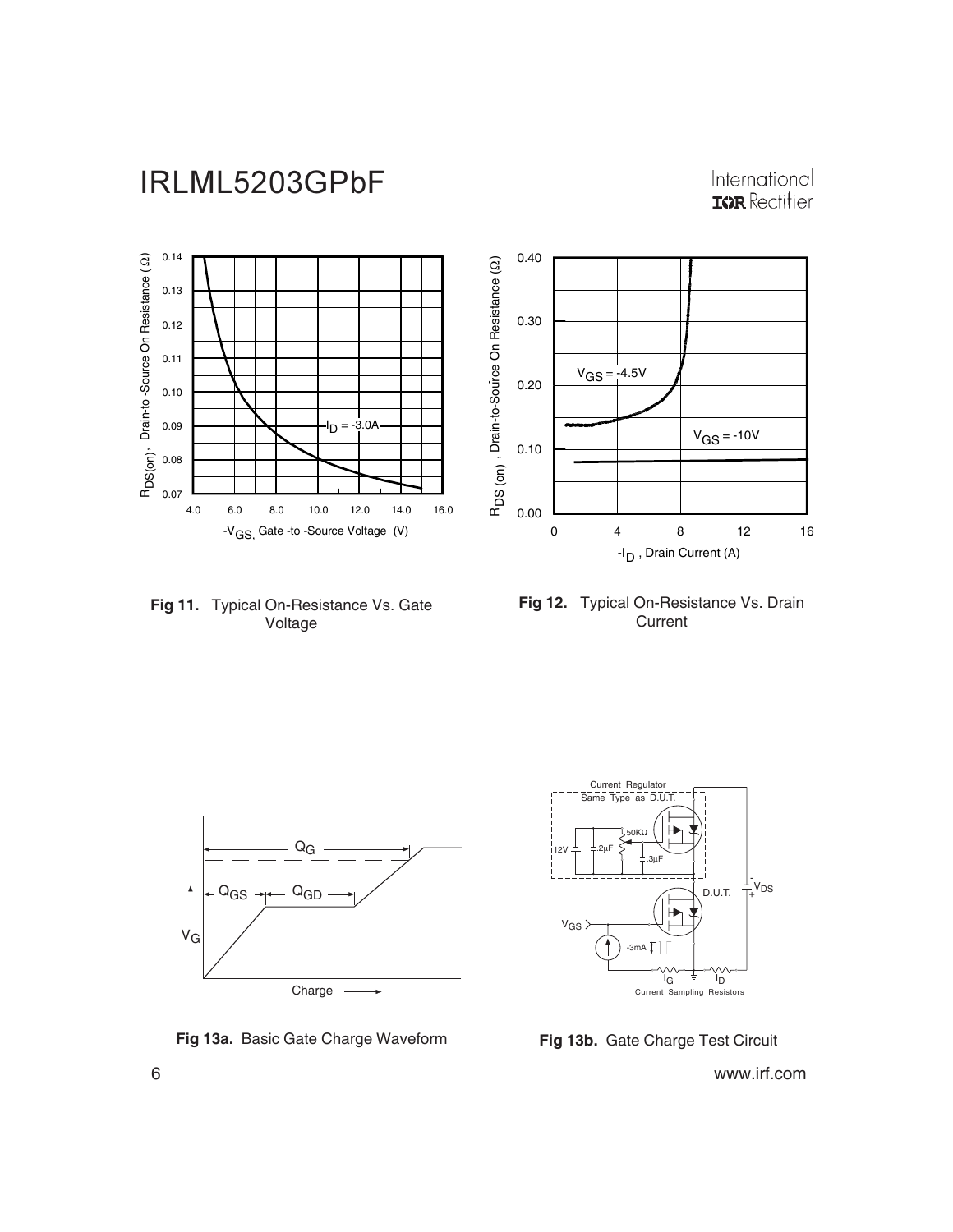# International<br>**IGR** Rectifier

IRLML5203GPbF



**Fig 14.** Threshold Voltage Vs. Temperature **-**

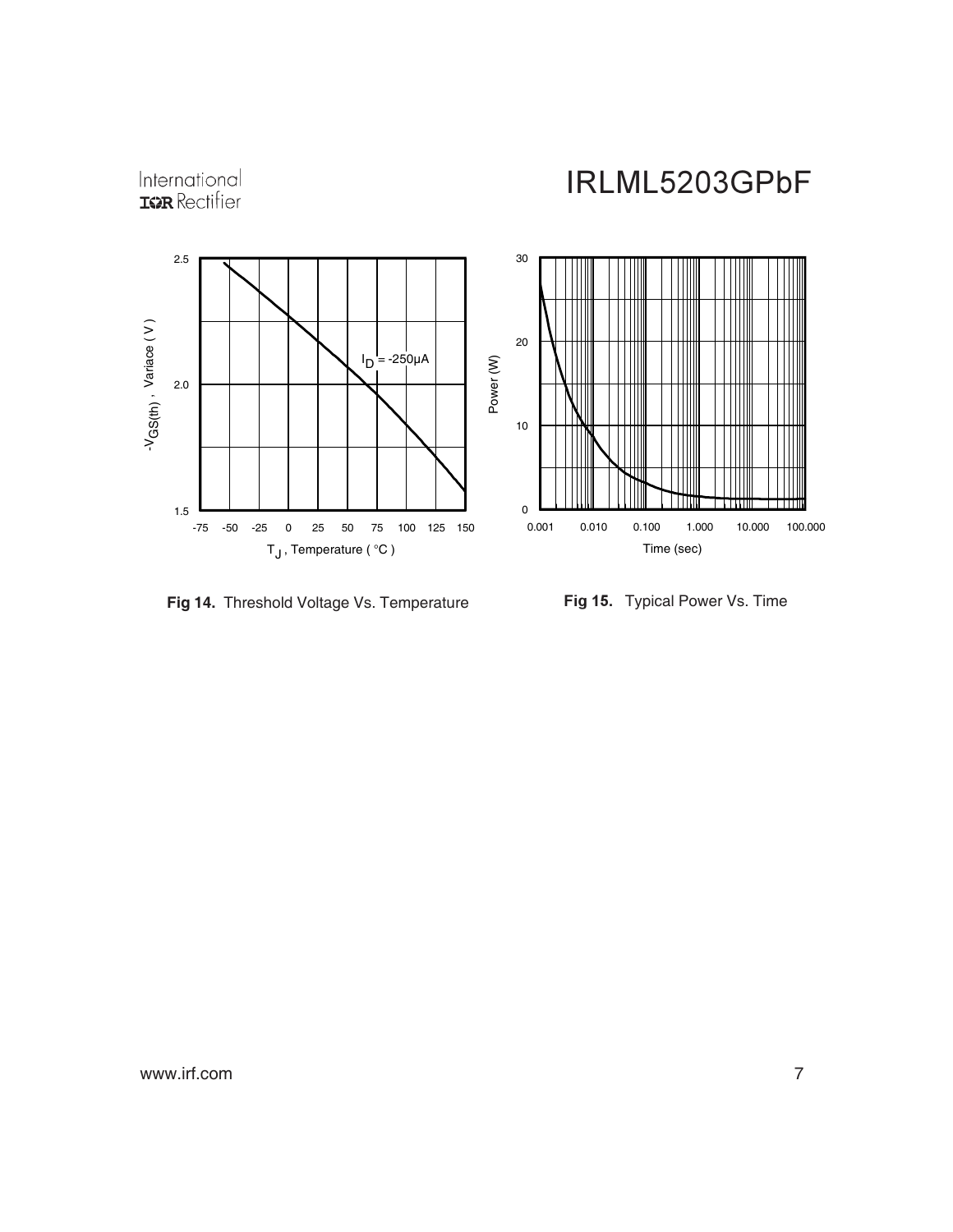#### International **IGR** Rectifier

#### Micro3 (SOT-23) (Lead-Free) Package Outline

Dimensions are shown in millimeters (inches)



 $0.972$ 

0.802

1.900

**Recommended Footprint**

| <b>DIMENSIONS</b> |                    |      |               |       |  |  |
|-------------------|--------------------|------|---------------|-------|--|--|
| <b>SYMBOL</b>     | <b>MILLIMETERS</b> |      | <b>INCHES</b> |       |  |  |
|                   | <b>MIN</b>         | MAX  | <b>MIN</b>    | MAX   |  |  |
| A                 | 0.89               | 1.12 | 0.035         | 0.044 |  |  |
| A <sub>1</sub>    | 0.01               | 0.10 | 0.0004        | 0.004 |  |  |
| A <sub>2</sub>    | 0.88               | 1.02 | 0.035         | 0.040 |  |  |
| b                 | 0.30               | 0.50 | 0.012         | 0.020 |  |  |
| C                 | 0.08               | 0.20 | 0.003         | 0.008 |  |  |
| D                 | 2.80               | 3.04 | 0.110         | 0.120 |  |  |
| E                 | 2.10               | 2.64 | 0.083         | 0.104 |  |  |
| E <sub>1</sub>    | 1.20               | 1.40 | 0.047         | 0.055 |  |  |
| e                 | 0.95               | BSC  | 0.037         | BSC   |  |  |
| e1                | 1.90               | BSC  | 0.075         | BSC   |  |  |
| L                 | 0.40               | 0.60 | 0.016         | 0.024 |  |  |
| L1                | 0.54               | REF  | 0.021         | REF   |  |  |
| L <sub>2</sub>    | 0.25               | BSC  | 0.010         | BSC   |  |  |
| ↔                 | 0                  | 8    | 0             | 8     |  |  |

**NOTES:**

c

1. DIMENSIONING & TOLERANCING PER ANSI Y14.5M-1994

2. DIMENSIONS ARE SHOWN IN MILLIMETERS [INCHES].<br>3. CONTROLLING DIMENSION: MILLIMETER.<br>4. DATUM PLANE H IS LOCATED AT THE MOLD PARTING LINE.

S), DATUM A AND BTO BE DETERMINED AT DATUM PLANE H.<br>G) OMENSIONS D AND E1 ARE MEASURED AT DATUM PLANE H. DIMENSIONS DOES<br>"NOT INCLUDE MOLD PROTRUSIONS OR INTERLEAD FLASH. MOLD PROTRUSIONS<br>"OR INTERLEAD FLASH SHALL NOT EXCE



 $-0.950$   $\frac{1}{2.742}$ 

**Micro3 / SOT-23 Package Marking** W = (1-26) IF PRECEDED BY LAST DIGIT OF CALENDAR YEAR WORK<br>WEEK YEAR γ W  $Y = YEAR$ 2001 1<br>2002 2 01<br>02 Α  $W = WEEK$ B PART NUMBER  $\Box$ 2003 3 03 C 2004 - 4<br>2005 - 5 04 D 'A <u>Y</u>W LC 2006<br>2007 6 Ę 7 LOT<br>CODE HALOGEN FREE — LOT 2008 E 2009 S<br>2010 C C 24 X, 25<br>26 γ **Z** PART NUMBER CODE REFERENCE:  $W = (27.52)$  IF PRECEDED BY A LETTER  $A = IRI$  MI 2402 WORK<br>WEEK W YEAR B =IRLML2803 C = IRLML2402 200 1 A 27 A 2002<br>2003 В 28<br>29 B D = IRLML5103 E = IRLML6402 Ç Ç 2004<br>2005 D 30 D F = IRLML6401 G = IRLML2502 Е -- F  $H = IRLML5203$ 2007<br>2008 G # 2009 J Note: A line above the work week --K 50 X<br>51 Y X, (as shown here) indicates Lead-free 52 Z

**Note: For the most current drawing please refer to IR website at http://www.irf.com/package**